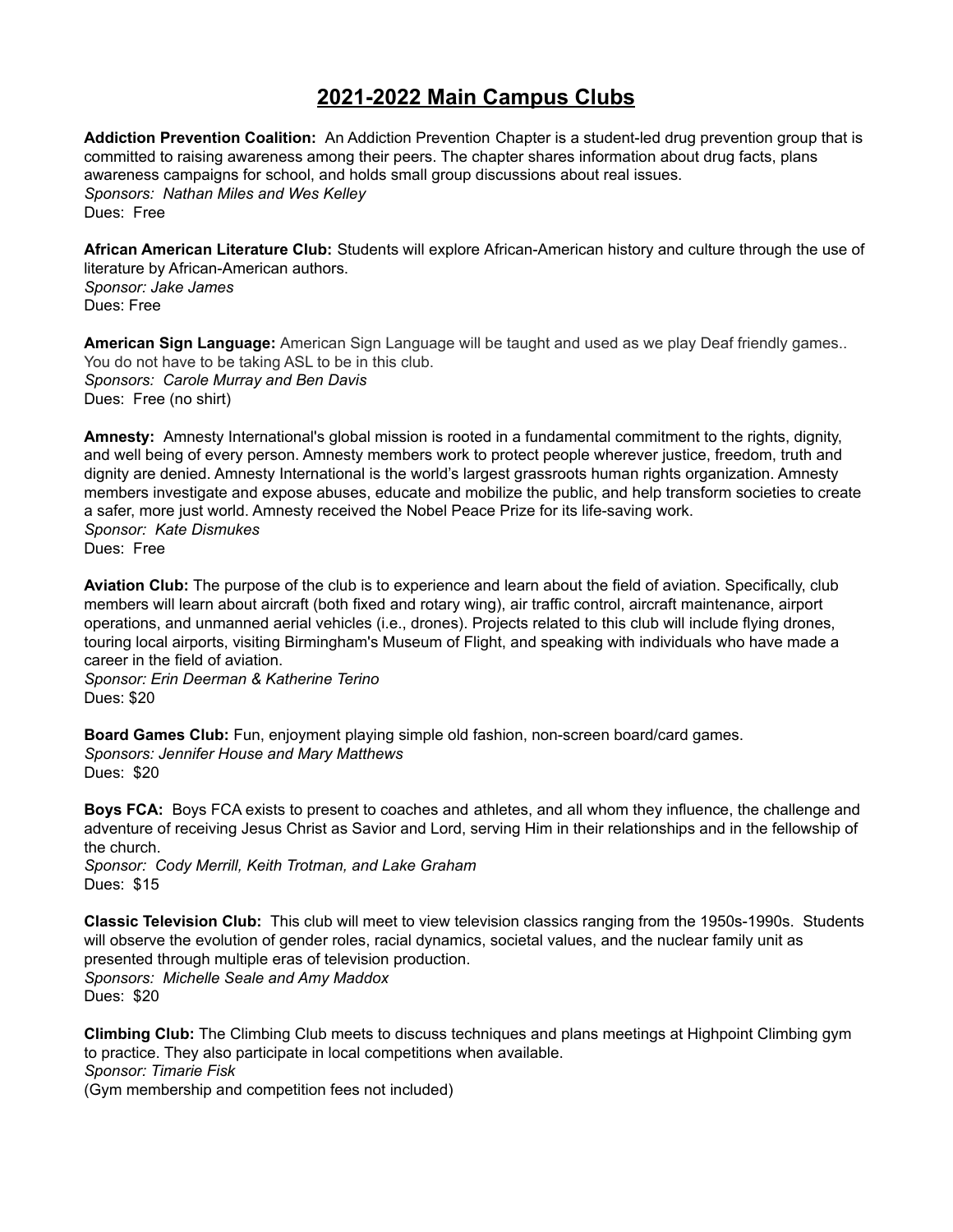**Club Study:** Not interested in a club or need additional time for your homework? Sign up for a club study. *Sponsors: TBD* Dues: Free

**Computer Club:** This club is designed for students interested in computer programming, computer hardware, operating systems, and usage. *Sponsors: Jessica Sutherland* Dues: \$20

**Creative Coloring Club:** Come de-stress and unclutter your mind. Coloring induces the same state as meditating by reducing the thoughts of a restless mind. This generates mindfulness and quietness, which allows your mind to get some rest after a long day at work. Coloring allows you to express your creative side, which many of us neglect in our daily lives.

*Sponsor: Eleanor Rushing* Dues: Free

**Eco Club:** Eco club will meet to brainstorm and execute green ideas for our school and community. It will be a creative environment where students can participate in activities both during club time and outside to have fun and spread awareness about environmental issues. Our plan is to have meetings that are educational, focused on project building, and activity planning for events outside of club hours. *Sponsor: Brad Waguespack* Dues: Free

**Football in the Fall/FIFA in the Spring:** If you enjoy fantasy sports, then this is the club for you. The club will involve competition with the world famous Fantasy Football and FIFA World Cup Soccer Game. Tablet or Cell Phone required. 40 person limit.

*Sponsors: John David Smelser and Brent Welborn* Dues: Free

**Future Business Leaders of America (FBLA):** FBLA is a career and technical student organization that is open to students who are enrolled in a Business course, or previous FBLA members. FBLA is a national organization with over 250,000 student members in all 50 states. Our chapter gives members the opportunity to enhance their business knowledge and skills through guest speakers and field trips. In addition, they participate in school and community service projects and have the opportunity to attend leadership training workshops, as well as attend state and national conferences. Through participation in competitive events, students may earn recognition for their business skills.

*Sponsors: Pam Hickman, Justin Davenport, & Ryan Halla* Dues: \$30

**French Club:** French Club is open to French students with an interest or curiosity for the French language and culture. French Club focuses on Francophone cultural activities. This includes Francophone movies, food, music…etc.

*Minimum requirements:* either enrolled in French this year or have previously taken French *Sponsor: Casey Harlan* Dues: \$20

**Gay Straight Alliance:** The GSA is a place for LGBTQ+ students and their allies to come together and enjoy a safe space. The club will organize awareness activities and participate in school and club-related fundraising events. Straight students are welcome, as are students who identify as LGBTQ+ or questioning. *Sponsor: Gwen Meister & Jennifer Spradlin* Dues: \$20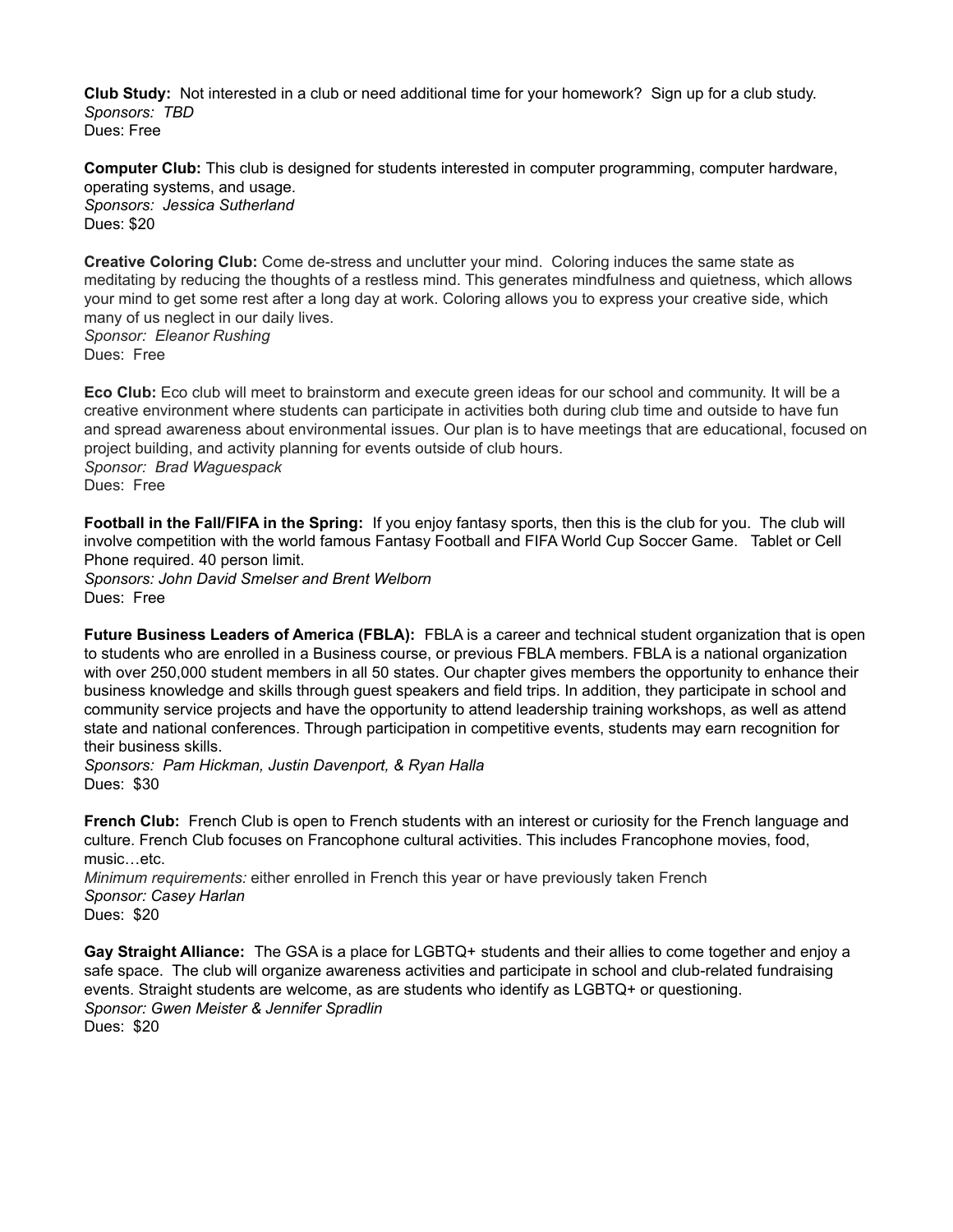**German Club:** Interested in German language and culture? In German Club, we learn about all things German by participating in a variety of cultural and social events to bring traditions and customs alive. We learn about the festive days in German-speaking countries by celebrating Oktoberfest, Weihnachten (Christmas, with caroling in German), Fasching/Karneval (Mardi Gras), and more. Activities may include participating in school events, singing and dancing to German songs, eating German food, making promotional videos for learning German, and more! Knowledge of the German language is not required to be a member. *Sponsors: Laura Buder and Tracey Patterson* Dues: \$20

**Girls' FCA:** Girls Fellowship of Christian Athletes (FCA) is a student lead, Faith based, service oriented club. Members will meet during scheduled school club times and also participate in outside service projects throughout the school year.

*Sponsors: Stephanie Meadows, Laura Casey, and Alex Carroll* Dues: \$25

**Gourmet Club:** Taste the finer things in life! Gourmet Club will host cooking competitions, expand the palate by tasting samples of various treats and learn about how gourmet food is made. Club dues will help pay for as many taste tests as possible during club meetings. *Sponsors: Sally Dew* Dues: \$25

**Guitar Club:** Our goal is to spread and share our love and enthusiasm for the world's greatest instrument: the guitar. We will help each other play better by showing others in the club our own personal strengths on the instrument. We will play for each other at meetings, and we might play at other school events as well. *Sponsors: Zach Morgan* Dues: \$20

**Habitat for Humanity:** Habitat for Humanity is a service-based club that fundraises all the necessary money for a house that is built by members in the Spring. It is the only high school club in the country that fundraises and builds. Each year since 2004, the club has partnered with a family to build them a home. The main fundraisers for the organization are Love Your Neighbor Week, which aims to spread joy throughout the community, we also plan the Homecoming Dance in the fall. Members volunteer at Saturday builds throughout the year, which is an amazing opportunity to do small things with great love.

*Sponsors: Anne Palmer, David Mundt, Nancy McCrary* Dues: \$25

**HOSA: Health Occupation Students of America:** (only available for students in the Health Science Program) HOSA is both state and nationally affiliated. Purpose: The purpose of the HOSA organization is to develop leadership and technical HOSA skill competencies through a program of motivation, awareness and recognition, which is an integral part of the Health Science Education instructional program. Mission: The mission of HOSA is to enhance the delivery of compassionate, quality health care by providing opportunities for knowledge, skill and leadership development of all healthcare science education students, therefore, helping the student meet the needs of the health care community.

*Sponsors: Hannah Peterson and Rob Hudson* Dues: \$30

**Key Club:** "We don't make keys, we make a difference!" Join the largest student-led service organization in the world when you sign up for Key Club. There are over 340,000 Key Clubbers across 38 countries with leadership positions at the club, district, and international levels. There are various volunteer and social events throughout the year to both serve the community and have fun. Key Club International has a global service immersion program, and there will be opportunities to attend conventions both statewide and internationally." We will attend District Convention (state convention) and International Convention (San Francisco).

## *Sponsors: Nate Conoly*

Dues: \$40; This includes club membership, district membership, international membership and t-shirt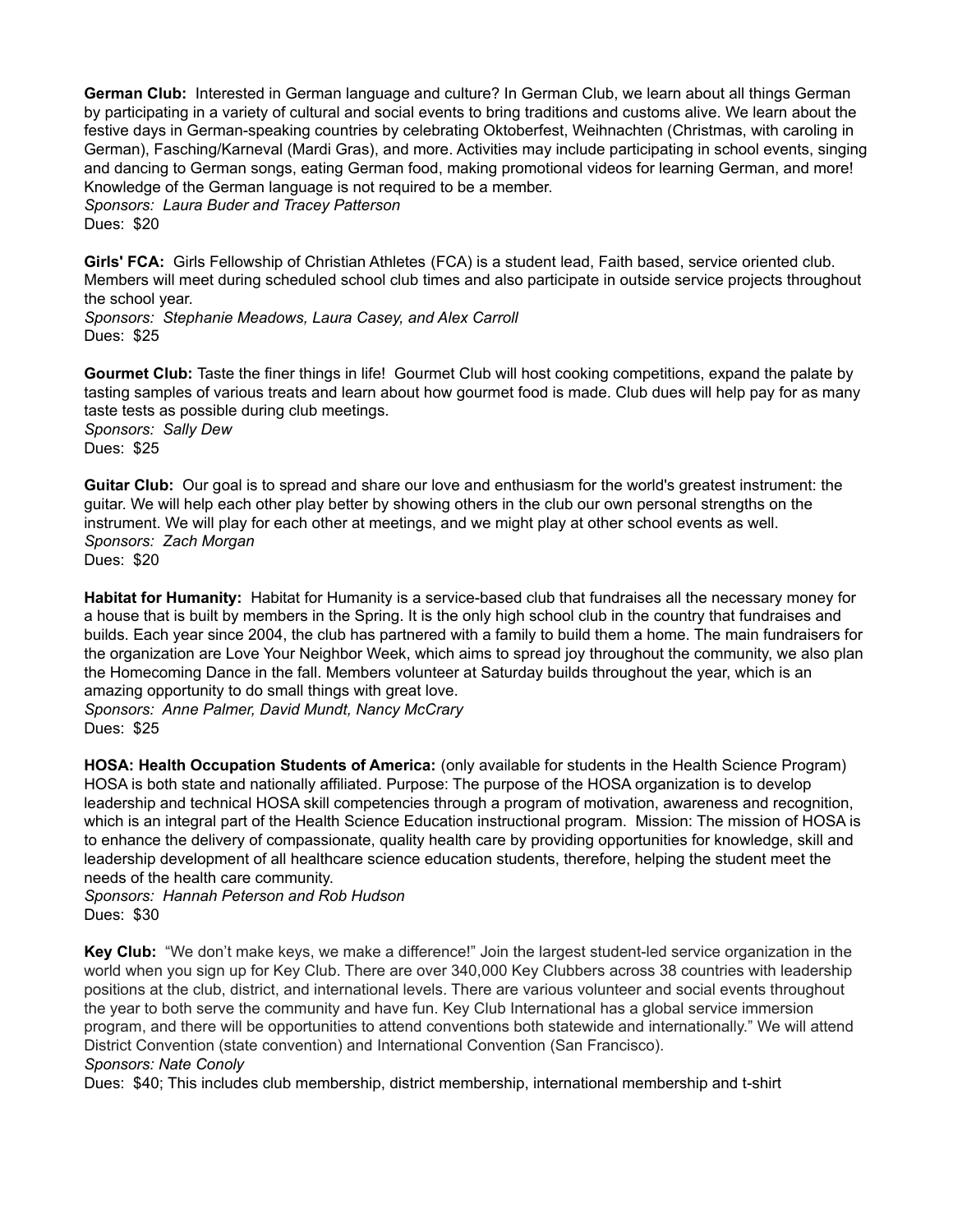**Knitting and Crocheting Service Club:** This club will be for those who enjoy knitting and crocheting, or for those students who would like to learn how. Members will produce a variety of items for charitable organizations such as Children's Hospital and Senior Citizens' organizations. *Sponsors: Shelly Munger*

Dues: Free

**Leo Club:** Leo stands for leadership, experience, and opportunity. As a member of Leo Club, students are given the opportunity to develop valuable leadership skills through service in their community. Students will be asked to actively participate in a variety of service opportunities including, but not limited to, efforts for Magic Moments and the canned food drive.

*Sponsors: Melissa Townson, Jennifer Haynes, and Holly Robinson* Dues: \$25

**Literacy Club:** Literacy Club aims to promote reading and literacy within our community and surrounding communities. Members participate in independent and group book studies while also serving as reading buddies at local elementary schools. Literacy Club also hosts a tent at BBQ the Bucs and at RISE. They were the Club of the Year in 2015 and 2017.

*Sponsors: Donya Deal and Beth Kaiser* Dues: \$40

**MAC, Minority Achievement Council:** MAC, Minority Achievement Council, is a club at Vestavia Hills High School whose vision is to incorporate programs at the school and in the community that promote leadership, character motivation, community/school awareness, and excellence in scholarship by building and developing the self-esteem and self-confidence of each member. Our Mission is to promote academic excellence and outstanding achievement amongst minority students at VHHS. Our Goal is to be positive role models for VHHS and the community through volunteering, partnering with non-profit organizations and serving mankind. Membership into the club is by invitation and perspective candidates must have a G.P.A, Grade Point Average, of 3.0 or higher, commit to a minimum of 25 volunteer hours for the year, and possesses an interest in service opportunities within the community.

*Sponsors: Pauline Parker and Jerell Horton* Dues: \$25

**Music Performer's Club:** This club is a service club open to all band and choral students. Weekly meetings include guest artists and music professionals. Students in this club have the opportunity to earn points toward membership in the Tri-M Music Honor Society. Students music participate in the club for two years to be eligible for Music Honor Society. Students will be expected to maintain points in order to remain in the club. These points can be earned through community service as well as school wide charity events. *Sponsors: Heather Palmer & Taylor Stricklin* Dues: \$20

**Nintendo Club:** This club is simply for people who are in love with NINTENDO!!!! In club meetings, we will play Nintendo games. Bring your Switch or Switch lite. We can hook a Switch to the board in class and another in the lab. We can play games and compete!!!!

You can lose to Mr. Utz who is pretty AWESOME at Mario Kart. We can also play Smash Bros. Mr. Utz is TERRIBLE at Smash Bros. We can talk about NINTENDO STUFF! We can draw our favorite NINTENDO characters and put them on my wall. NINTENDO!!! NINTENDO!!! NINTENDO!!! NINTENDO!!! NINTENDO!!! This club will have equal access to MALE AND FEMALE students. You need to bring your device(s) to the club on club day.

To Join, please draw and color a picture of your favorite Nintendo character. Yes, I totes want you to draw a picture and I don't care if you don't think you can draw...just draw. On the back of your drawing **print your Full Name, Grade, and 2nd Period Teacher** on the back and **place it in the folder outside room A243.** *Sponsors: Todd Utz* **Dues: Free**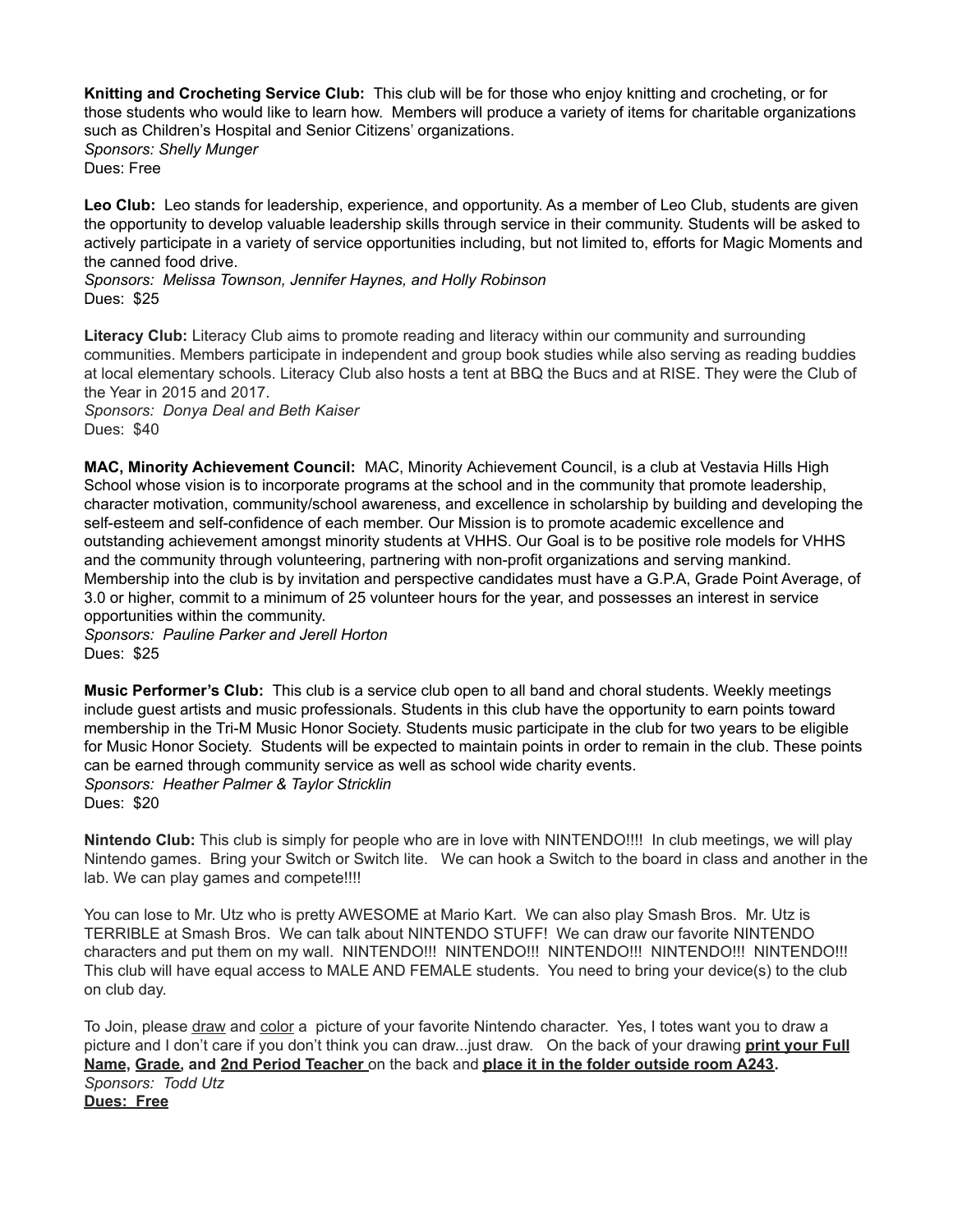**Paws and Claws Rescue Club:** Our club is designed to raise awareness and provide service to area Humane Societies and Pet Rescue Organizations. Each member must complete an application. In addition, members must participate in a holiday and spring fundraiser and assist with promoting the club's goal to rescue and promote adoptable fur animals. (9-12 applications accepted) *Sponsors: Michele Kusibab, Lesley Rupp, and Susan Sexton* Dues: \$40

**Ping Pong Club:** Members of the Ping Pong club will meet during club time to organize and plan for Ping-Pong play. Club dues will be used to fund the purchase of equipment and tables. (11<sup>th</sup> and 12<sup>th</sup> Grade Only) *Sponsors: Tee Adams and Patrick Davis* Dues: \$25

**Pop Culture & Fashion Club:** This club will meet to discuss current pop culture, current events, and fashion trends. The club will research and learn about iconic fashion designers and how they paved the way for current fashion designs. We will look at current trends and compare them to other time periods to show the growth of fashion. The club will look into the evolution of fashion and evaluate how trends tend to repeat themselves. Students will research and share with peers.

*Sponsors: Angela Meacham and Mary Jayne Reed* Dues: Free

**Psychology & Mental Health Club**: Members of the Psychology club will meet to discuss psychology related topics and hear from speakers in the current field of psychology. The purpose of this club is also to raise awareness of mental health issues, to supply resources for all students, and to provide a safe space to discuss mental health-related issues.

*Sponsors: Molly Nay* Dues: \$20

**Rebel Up Outreach:** Rebel Up Outreach is a service organization created specifically for Responsible-Energetic- Brave- Empowering- Leaders that are willing to step up to help raise awareness and acceptance for individuals with disabilities within our school and community. Rebel Up members will have various opportunities to participate in fun activities with students in Life Skills class, including the Buddy Walk, volunteering on field trips, BBQ the Bucs tailgate, movies, going out to eat, and more.

*Sponsors: Seth Andrews and Sam Humphries* Dues: \$30, includes t-shirt

**Ronald McDonald House Club:** Members of the RMHC will help the RMH by organizing wish list item drives to benefit the families staying at the RMH. Members will help the RMH with any tasks, events, etc. and will have the ability to decide on new ways to help the families at the RMH.

*Sponsors: Lauren Vernon & Anna Grace Beck*

Dues: Each member will need to make a donation of one item (at least \$5 in value) off RMH's wish list.

**Science Fiction and Fantasy Club:** The Science Fiction and Fantasy Club is designed to support the exploration and celebration of all things Sci Fi and Fantasy. Sci Fi and Fantasy Club also hosts after school gaming and in-club discussions on current sci fi and fantasy topics. *Sponsors: Michael Sinnott* Dues: \$20

**Senior Citizen Outreach Club:** Their goal is to work closely with Town Village Retirement Home, located off of Rocky Ridge Road. Club members will plan a few parties for retirees and visit the retirement home. *Sponsors: Leo Harlan* Dues: \$20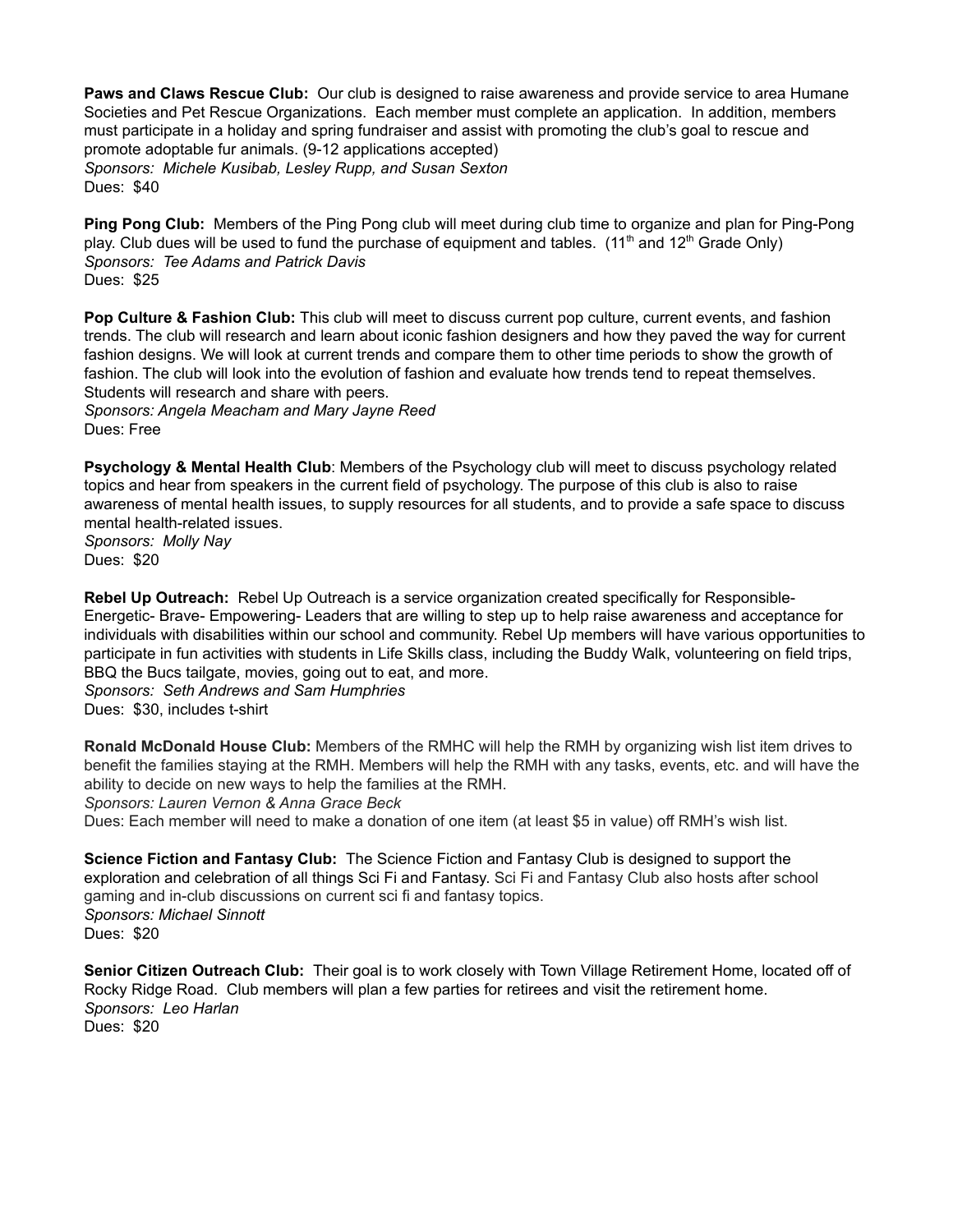**Skills USA:** Skills USA is a partnership of students, teachers and industry working together to ensure America has a skilled workforce. The purpose is to provide quality experiences for students in leadership and teamwork while building communication through technology. Membership is open to existing and former students in the Engineering & Architectural Design Program.

*Sponsor: Steve Brooks* Dues: \$25

**Spanish Club:** This is a service/special interest club. It is designed to foster a love of Hispanic culture and language by providing students with an opportunity to explore the art, music, dance, history, language and foods from a variety of Spanish speaking countries from around the world. We look for opportunities to be involved and serve in the community. We are actively involved in FIESTA Birmingham, Hispanic Heritage Day at the Birmingham Zoo among other events.

*Minimum requirements:* 1) either enrolled this year or have previously taken Spanish 1 or above or 2) their family's home language is Spanish. Spanish fluency is NOT required.

We invite all native Spanish speakers to join too. *Sponsors: Lisa Garrison and Amanda Jordan* Dues: \$25

**STAND:** STAND is a group of students who gather to be challenged and encouraged in their faith and to engage in faith-based service projects within the community. The \$25 membership fee includes the cost of a club t-shirt. *Sponsors: Dal Davis, Matthew Cameron and Kim Whitten* Dues: \$25

**Student Activism for Women (SAW):** This organization focuses on empowering young women for the work force and in the community. In addition to school wide service projects, like the canned food drive, we are looking to possibly help with female organizations around Birmingham (Love Lady Center, YWCA, Race for the Cure, etc.).

*Sponsors: Erin Adler* Dues: \$20

**Thank Our Heroes Club:** The Thank Our Heroes club is a place to make appreciation cards for front-line workers (doctors, police, nurses, even teachers, etc) as well as for patients and those who need a comforting message every once in a while (home-bound seniors, cancer patients, etc.). In addition to making cards and preparing gifts, front-line workers will be invited to speak about their jobs and motivations behind every good that they do. Join now and become a Hero's sidekick!

*Sponsors: Joni Johnson* Dues:\$10

**Theatre Club:** This club is designed for students that want to be involved in Theatre and competing at the Alabama Thespian Festival and the Alabama Conference of Theatre Festivals. Students will work on individual events and group events during the club times. This is for theatre students and students that are unable to be in theatre classes.

*Sponsor: Jamie Stephenson, Emily Bedgood, Karen Varner* Dues: Competition fees

**Ultimate Frisbee:** To promote the sport of Ultimate Frisbee and to develop the skills necessary to play competitive or recreational Frisbee. Club time will be used to play the game. Open to males and females. We play rain or shine! *Sponsors: Sarah Zahn and Alicia Mulqueen* Dues: \$25 (will cover shirt and disc)

**YA Book Club:** This is a book club for all those who love Young Adult books. We know you love to read, and so do we. We will have optional group reads, and members can also share their favorite books with booktalks. Come share your love of books with us! *Sponsor: Wendi O'Kelley*